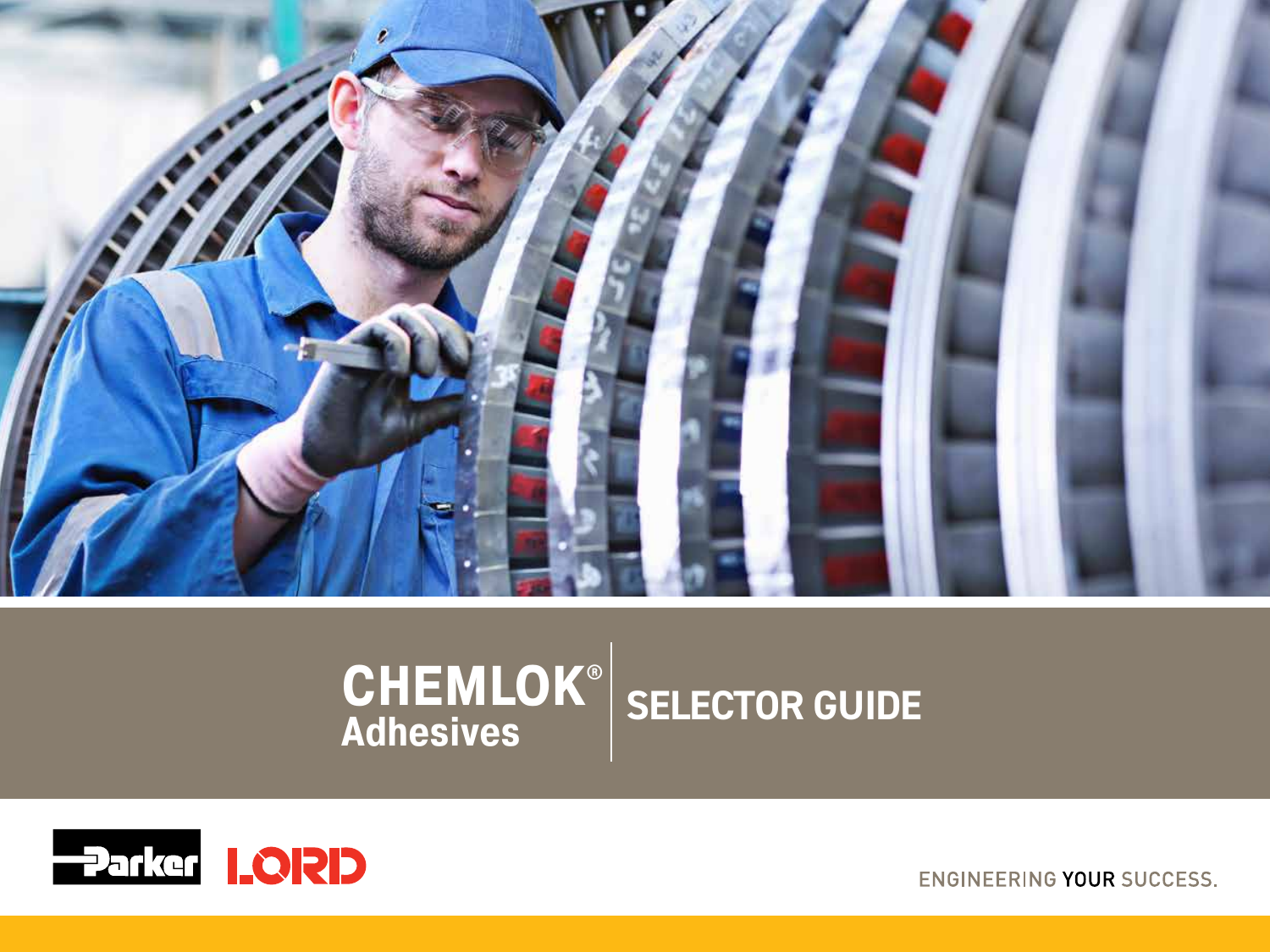For over 60 years, Chemlok® Adhesives have been providing high performance rubber-to-metal bonds that reduce risk and improve processes in industries like automotive, power generation, civil engineering, oil and gas, and industrial applications. Whatever your challenge, we can help.

That's what makes Chemlok the ultimate in elastomer bonding. It's built on technology with generations of proven performance and delivered with uncompromising quality, service and performance.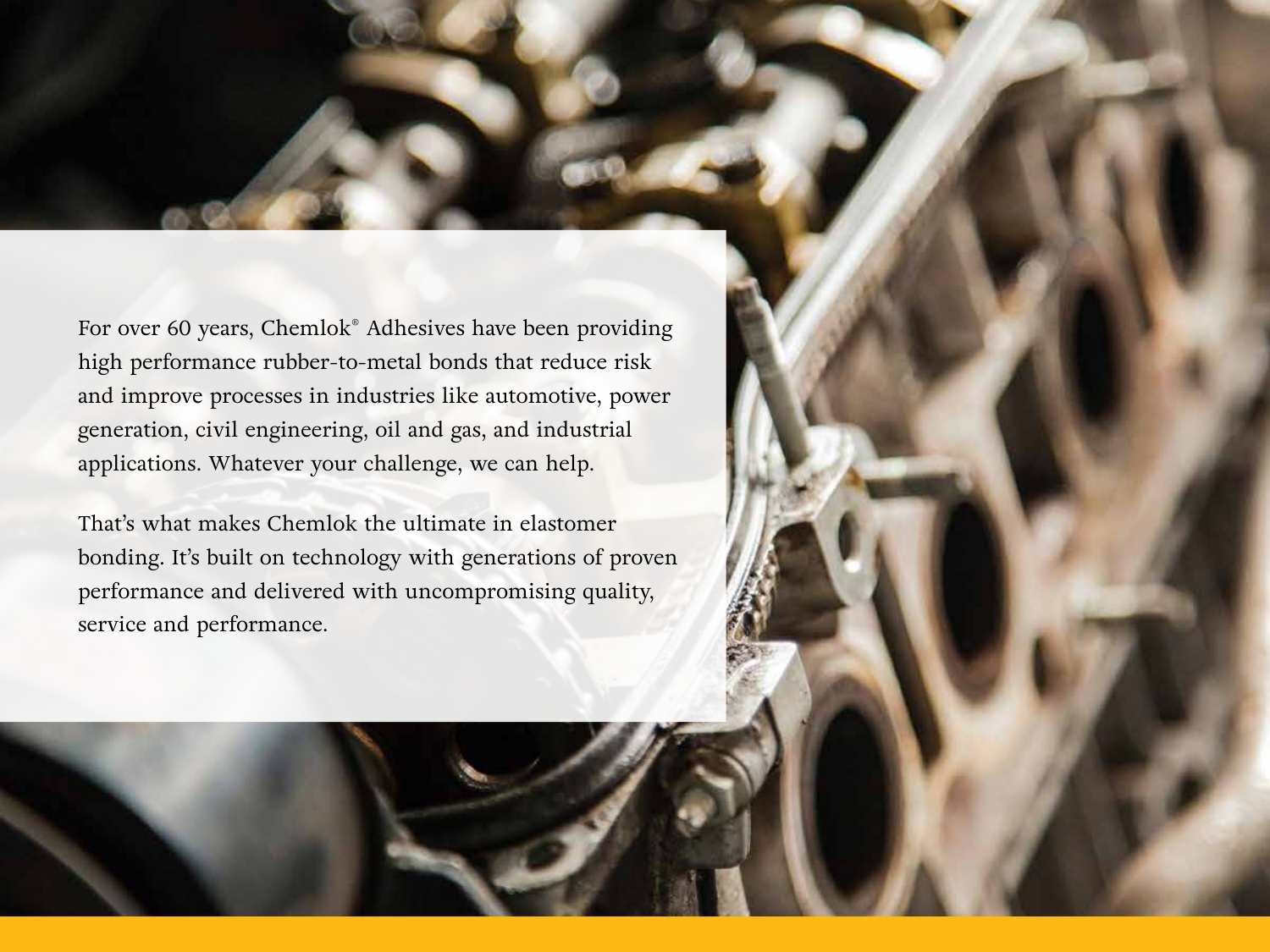### **General Elastomer Solutions**

Typically the first choice for a bonding element is an elastomer. The type and details of its formulation will be based on the elastomer's intended function. Natural rubber and many synthetic elastomers make up the range of rubber polymers available. Things to consider when selecting an elastomer are performance requirements of the part, ease of mixing, processing and molding.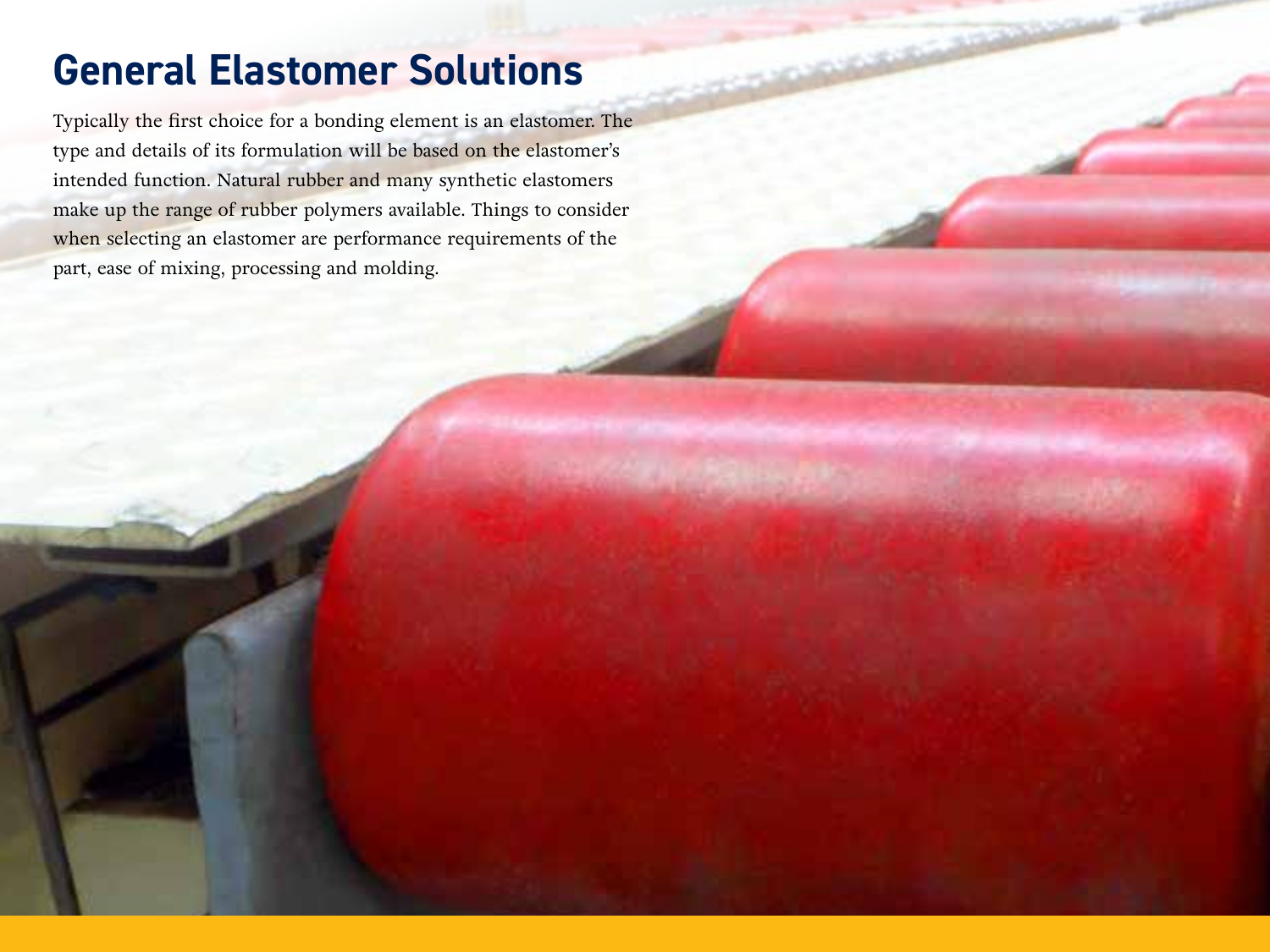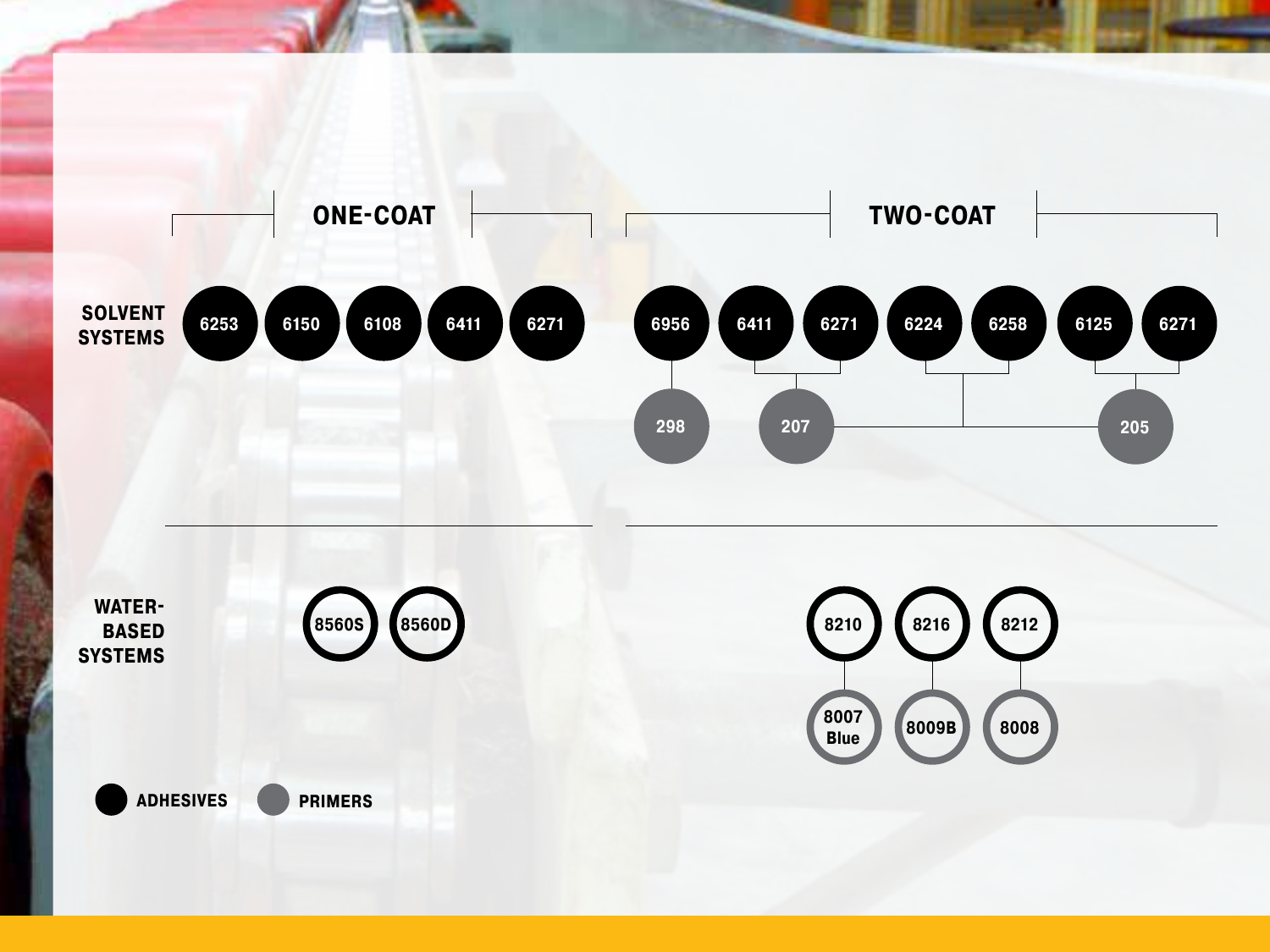### **General Elastomer Hybrid Solutions**

When you need an environmentally preferred adhesive that will bond a variety of natural and synthetic elastomers to primed metal, but don't have the resources to switch over to a fully waterbased system, look to our hybrid solutions. These environmentally preferred options will also bond cold-rolled steel, phosphatized steel, aluminum and other various substrates with the same level of performance that you have learned to trust.

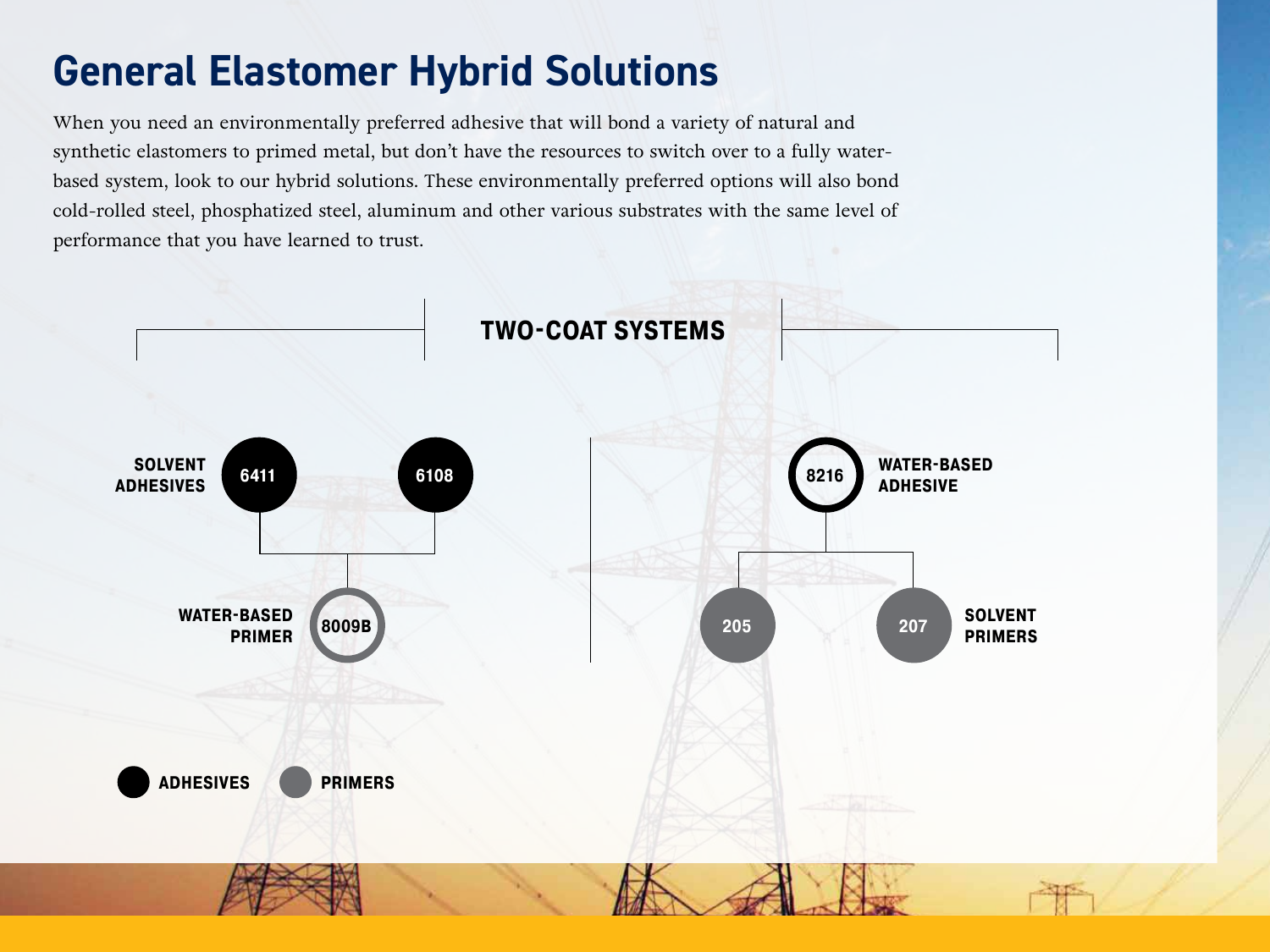## **Specialty Elastomer Solutions**

To address our customers' needs to bond specialty elastomers to different substrates, we provide a wide variety of options depending on our customers' processing parameters.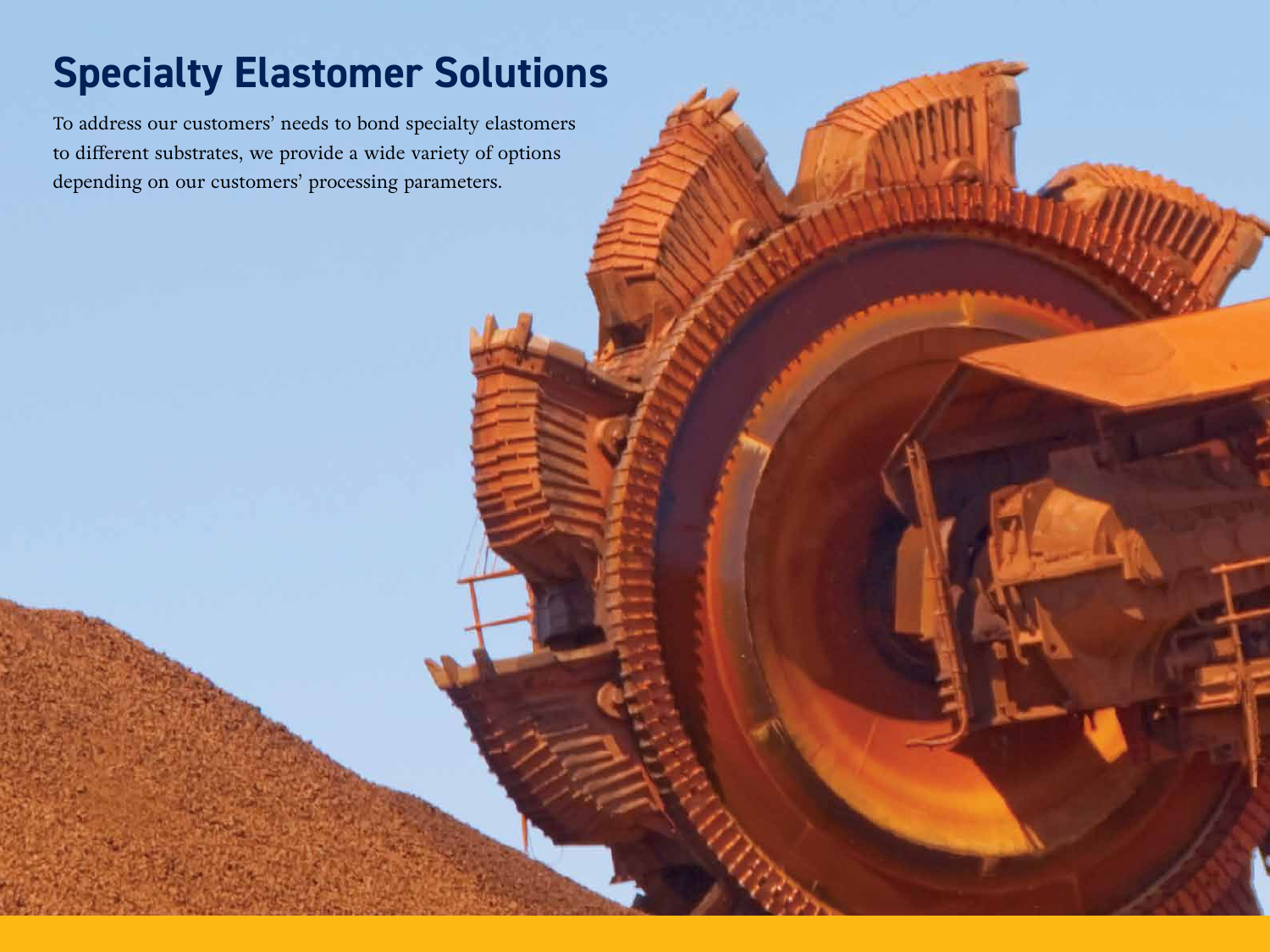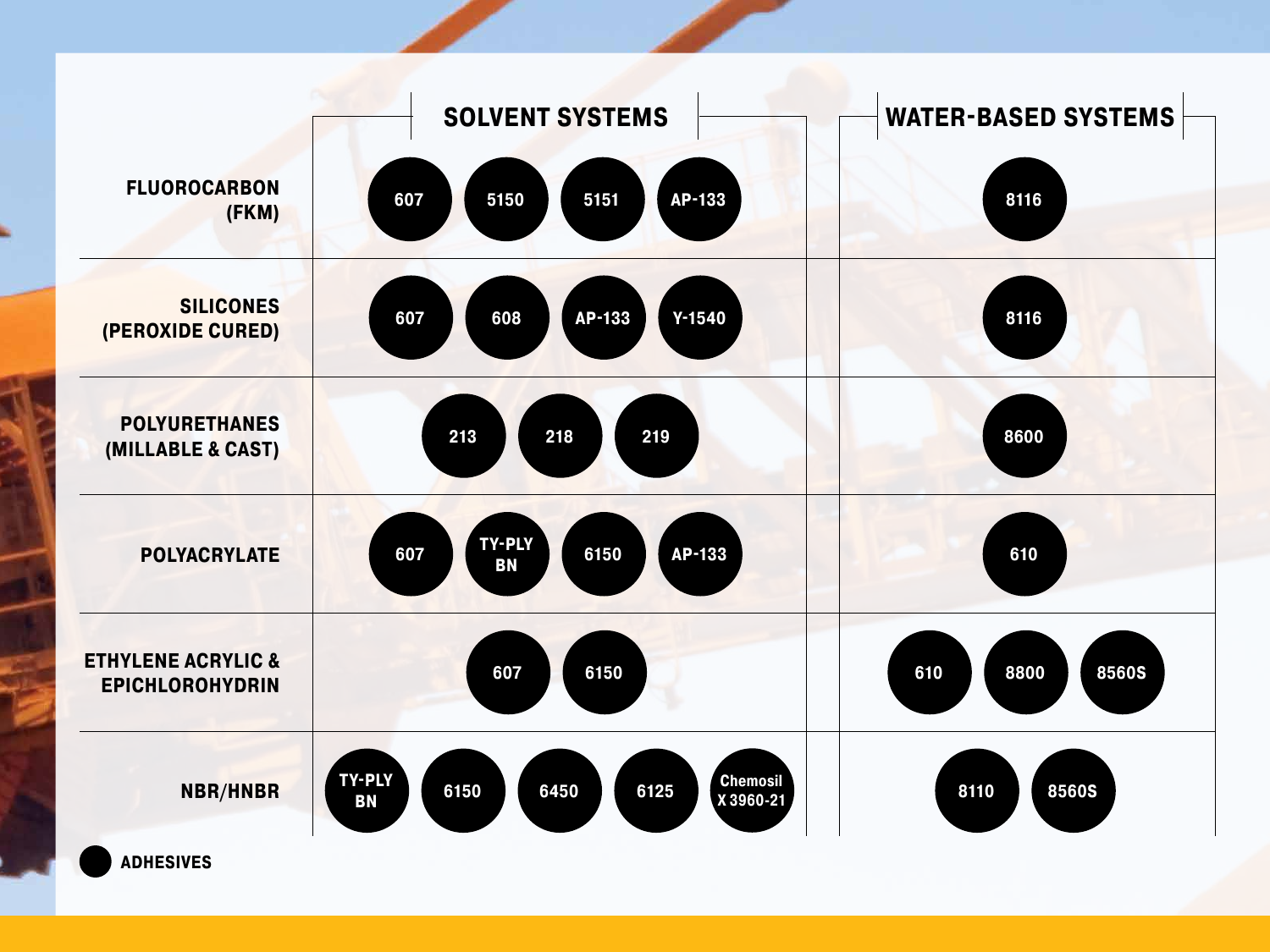|                | <b>APPLICATION</b><br><b>METHODS</b> |                              |                            |                                 |                                                                                                                      |                 |                    | PERFORMANCE ATTRIBUTES                |                |                          |                 |                                                   |                |           | <b>COMPATIBLE PRIMERS</b> |                |
|----------------|--------------------------------------|------------------------------|----------------------------|---------------------------------|----------------------------------------------------------------------------------------------------------------------|-----------------|--------------------|---------------------------------------|----------------|--------------------------|-----------------|---------------------------------------------------|----------------|-----------|---------------------------|----------------|
| <b>CHEMLOK</b> | <b>SPRAY</b>                         | <b>DIP</b>                   | <b>MOLD</b><br><b>FOUL</b> | <b>BOILING</b><br><b>WATER</b>  | <b>SALT</b><br><b>SPRAY</b>                                                                                          | <b>PRE-BAKE</b> | <b>HEAT</b><br>AGE | <b>ELASTOMER</b><br><b>ROBUSTNESS</b> | <b>LAYOVER</b> | <b>SWEEP</b>             | <b>ONE-COAT</b> | <b>VOC</b><br><b>FRIENDLY</b>                     | 205            | 207       | 8009                      | 298            |
| 6150           | $\blacksquare$                       | m.                           | $\mathbf O$                | eri<br>Kalendar                 |                                                                                                                      | $\mathbf O$     | $\blacksquare$     | $\bullet$                             | $\blacksquare$ | $\blacksquare$           | o a             | $\bullet$                                         | $\mathbf O$    | $\bullet$ | $\bullet$                 | $\bullet$      |
| 6125           | O                                    | a d                          | - 1                        | m.                              | <b>Service Service</b>                                                                                               | $\bullet$       | $\blacksquare$     | $\blacksquare$                        | Œ              | O                        | $\bullet$       | $\bullet$                                         | $\mathbf O$    | $\bullet$ | $\bullet$                 | $\mathbf O$    |
| 6411           | $\blacksquare$                       | $\qquad \qquad \blacksquare$ | $\mathbf O$                | $\qquad \qquad \blacksquare$    | <b>Service Service</b>                                                                                               | $\blacksquare$  | $\blacksquare$     | $\bullet$                             | $\blacksquare$ | $\bullet$                | $\mathbf O$     | $\bullet$                                         | $\mathbf O$    | $\bullet$ | $\bullet$                 | $\bullet$      |
| 6108           | $\qquad \qquad$                      | - 1                          | $\bullet$                  | $\mathcal{L}(\mathcal{A})$      | <b>Service Service</b>                                                                                               | $\blacksquare$  | $\blacksquare$     | $\bullet$                             | $\blacksquare$ | $\hspace{0.1mm}\Box$     | $\qquad \qquad$ | $\bullet$                                         | $\mathbf O$    | $\bullet$ | $\bullet$                 | $\bullet$      |
| 6253           | $\bullet$                            | $\blacksquare$               | $\overline{O}$             | $\blacksquare$                  | <b>Service Service</b>                                                                                               | $\overline{O}$  | $\bullet$          | $\bullet$                             | $\blacksquare$ | $\bullet$                | $\mathbf O$     | $\bullet$                                         | $\overline{O}$ | $\bullet$ | $\bullet$                 | $\overline{O}$ |
| 6258           | $\bullet$                            | $\qquad \qquad \blacksquare$ | $\bullet$                  | $\qquad \qquad$                 | - 1                                                                                                                  | $\bullet$       | $\bullet$          | $\bullet$                             | $\blacksquare$ | $\bullet$                | $\bullet$       | $\begin{array}{c} \bullet \\ \bullet \end{array}$ | $\bullet$      | $\bullet$ |                           |                |
| 6956           | $\bullet$                            | O                            | $\bullet$                  | $\blacksquare$                  | - 1                                                                                                                  | $\bullet$       | $\bullet$          | $\mathbf O$                           | $\bullet$      | $\bullet$                | $\mathbf O$     | $\bullet$                                         | $\mathbf O$    | $\bullet$ | $\bullet$                 | $\bullet$      |
| TY-PLY<br>BN   | $\bullet$                            | a d                          | œ                          |                                 |                                                                                                                      | o)              | $\blacksquare$     | $\bullet$                             | $\blacksquare$ | $\bullet$                | o a             | $\bullet$                                         |                |           |                           |                |
| 607            | $\bullet$                            | $\blacksquare$               | e i                        | $\mathbf O$                     | - 1                                                                                                                  | $\blacksquare$  | $\bullet$          | $\bullet$                             | $\bullet$      | $\bullet$                | œ               | $\bullet$                                         |                |           |                           |                |
| 8560S          | $\blacksquare$                       | $\bullet$                    | $\mathbf O$                | $\blacksquare$                  | e e                                                                                                                  | $\blacksquare$  | $\blacksquare$     | O                                     | $\blacksquare$ | $\bullet$                | $\bullet$       | $\bullet$                                         | $\mathbf O$    | $\bullet$ | $\bullet$                 |                |
| 8560D          | $\bullet$                            | a d                          | $\mathbf O$                | $\hspace{0.1cm} \hspace{0.1cm}$ | <b>Contract Contract Contract Contract Contract Contract Contract Contract Contract Contract Contract Contract C</b> | $\blacksquare$  | $\bullet$          | $\bullet$                             | $\bullet$      | $\overline{\phantom{a}}$ | $\bullet$       | $\bullet$                                         | $\overline{O}$ | $\bullet$ | $\bullet$                 |                |
| 8116           | $\blacksquare$                       | $\bullet$                    |                            |                                 |                                                                                                                      | $\blacksquare$  | $\blacksquare$     | $\bullet$                             | $\blacksquare$ | $\bullet$                | o a             | $\bullet$                                         | $\overline{O}$ | $\bullet$ | $\bullet$                 |                |
| 8110           | $\bullet$                            | O                            | œ                          | $\hspace{0.1cm}\Box$ )          | a a                                                                                                                  | o)              | $\bullet$          | $\bullet$                             | $\bullet$      | $\bullet$                | $\bullet$       | $\bullet$                                         |                |           |                           |                |
| 610            | a a                                  |                              | C.                         |                                 |                                                                                                                      |                 | $\blacksquare$     | $\bullet$                             | $\bullet$      |                          | e s             | $\bullet$                                         |                |           |                           |                |

SOLVENT SOLUTIONS **SOLVENT SOLUTIONS**

**WATER-BASED SOLUTIONS WATER-BASED SOLUTIONS**

**C** EXCELLENT C GOOD C FAIR C NOT RECOMMENDED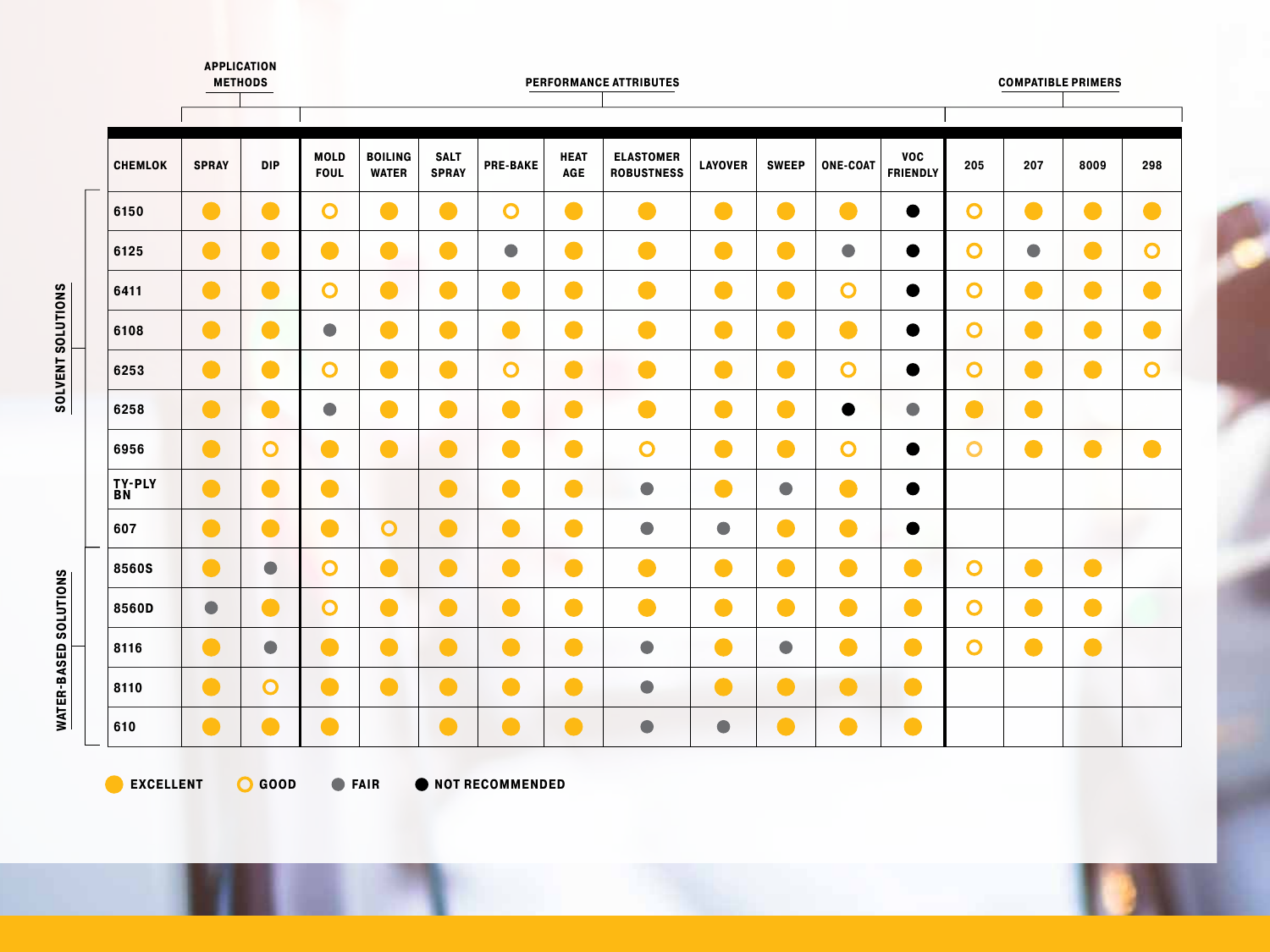Choose your adhesive by the type of elastomer to be bonded. Refer to the Elastomer Bonding Guide within this document to make the correct selection. Also consider surface preparation; cure cycles; required environmental and chemical resistance; part geometry; color and conductivity requirements; and application methods which also affect the primer and adhesive choice. This guide lists the most common primers and adhesives. Contact the Parker LORD Customer Support Center at +1 877 ASK LORD (275 5673) or your local distributor to assist you with selecting the appropriate adhesive for your application.

#### **ELASTOMER BONDING GUIDE**

| LASTOMER BONDING GUIDE                     | <b>ADHESIVE</b>                       |                     |  |  |  |
|--------------------------------------------|---------------------------------------|---------------------|--|--|--|
| <b>ELASTOMER</b>                           | <b>SOLVENT</b>                        | <b>WATER-BASED</b>  |  |  |  |
| BUTYL (IIR)                                | 6253, 6150, 6411*, 6108*              | 8560S, 8210*, 8216* |  |  |  |
| CHLORINATED POLYETHYLENE (CPE)             | 6253, 6150, 6411*, 6108*              | 8560S               |  |  |  |
| CHLOROSULFONATED POLYETHYLENE (CSM)        | 6253, 6150, 6411*, 6108*              | 8560S               |  |  |  |
| ETHYLENE PROPYLENE DIENE MONOMER<br>(EPDM) | 6253, 6150, 238(NW)*, 6411*, 6108*    | 8560S, 8116**       |  |  |  |
| EPICHLOROHYDRIN (CO)                       | 607, 6150, Ty-Ply BN                  | 8560S               |  |  |  |
| ETHYLENE ACRYLIC                           | 607, 6150, 6125*                      | 610, 8800, 8560S    |  |  |  |
| FLUOROCARBON (FKM)                         | 607, 5150, 5151, AP-133               | $8116**$            |  |  |  |
| NATURAL RUBBER (NR)                        | 6253, 6150, 6411*, 6108*, 6125*       | 8560S, 8210*, 8216* |  |  |  |
| NITRILE (NBR)                              | 205, Ty-Ply BN, 6150, 6125*, X3960-21 | 8110, 8116**, 8210* |  |  |  |
| HYDROGENATED NITRILE (HNBR)                | 6450, 6254                            | 8560S, 8116**       |  |  |  |
| POLYACRYLATE (ACM)                         | 607, Ty-Ply BN, AP-133, 6150          | 610                 |  |  |  |
| POLYBUTADIENE (BR)                         | 6253, 6150, 6411*, 6108*              | 8560S               |  |  |  |
| POLYCHROROPRENE (CR)                       | 6253, 6150, 6411*, 6108*              | 8560S, 8210*, 8216* |  |  |  |
| POLYISOPRENE (IR)                          | 6253, 6150, 6411*, 6108*              | 8560S, 8210*, 8216* |  |  |  |
| POLYURETHANE (CAST AND MILLABLE)           | 218, 213, 219                         | 8600                |  |  |  |
| <b>PVC</b>                                 | 485/44, 489/456                       |                     |  |  |  |
| SILICONE (PEROXIDE CURE)                   | 607, 608, AP-133, Y-1540              | $8116**$            |  |  |  |
| <b>STYRENE BUTADIENE (SBR)</b>             | 6253, 6150, 6411*, 6108*              | 8560S, 8210*, 8216* |  |  |  |
|                                            |                                       |                     |  |  |  |

\* For solvent products, Chemlok 205 primer is recommended. For water-based products, Chemlok 8009B primer is recommended. \*\* Peroxide cure elastomer

| <b>PRIMERS</b> |
|----------------|
|----------------|

| <b>PRODUCT</b>   | <b>DESCRIPTION</b>                            | <b>COLOR</b>                 | <b>VISCOSITY, CPS</b><br>(EXCEPT AS NOTED) | <b>FLASH POINT</b><br>$^{\circ}$ C ( $^{\circ}$ F) | <b>DILUENT</b>                            | <b>SHELF LIFE</b> |
|------------------|-----------------------------------------------|------------------------------|--------------------------------------------|----------------------------------------------------|-------------------------------------------|-------------------|
| 144              | Solvent-borne primer with UV tracer           | Clear, Straw Yellow          | 1-8 centistokes                            | 1(35)                                              | Urethane Grade Toluene, Methanol, Ethanol | 1 year            |
| 205              | General purpose primer/nitrile adhesive       | Gray                         | $85 - 165$                                 | 14(57)                                             | MIBK, MEK, Xylene                         | 1 year            |
| 205LH            | Low-HAP Chemlok 205                           | <b>Blue</b>                  | $10 - 550$                                 | 13(56)                                             | <b>MPK</b>                                | 6 months          |
| 207              | Heat-resistant primer                         | Gray                         | $70 - 450$                                 | 14(58)                                             | MIBK, MEK                                 | 6 months          |
| 207LH            | Low-HAP Chemlok 207                           | <b>Blue</b>                  | $50 - 800$                                 | 19(67)                                             | MAK, MPK                                  | 6 months          |
| 298              | High performance primer                       | Gray                         | < 800                                      | 16(61)                                             | <b>MIBK</b>                               | 6 months          |
| 459M             | Primer for TPE/TPO/EPDM with UV tracer        | Dark Amber                   | 25-30 seconds Zahn #1                      | 9(48)                                              | $\qquad \qquad -$                         | 6 months          |
| 459T             | Primer for TPE/TPO/EPDM                       | <b>Straw Yellow</b>          | $1 - 15$                                   | 9(48)                                              | $\qquad \qquad -$                         | 6 months          |
| 459X             | Primer for TPE/TPO/EPDM                       | Amber                        | $\approx$ 10                               | 27(81)                                             | $\qquad \qquad -$                         | 6 months          |
| 7701             | Solvent-based surface treatment               | Clear to Cloudy              | $\hspace{0.1mm}-\hspace{0.1mm}$            | $-4(25)$                                           | $\qquad \qquad -$                         | 6 months          |
| 8006             | Environmentally resistant, water-based primer | Gray                         | $15 - 100$                                 | $\geqslant$ 93 ( $\geqslant$ 201)                  | <b>Deionized Water</b>                    | 6 months          |
| <b>8007 Blue</b> | General purpose primer                        | <b>Blue</b>                  | $15 - 250$                                 | $\geqslant$ 93 ( $\geqslant$ 201)                  | <b>Deionized Water</b>                    | 3 months          |
| 8008             | Water-based primer                            | Green                        | $10 - 150$                                 | $\geqslant$ 93 ( $\geqslant$ 201)                  | <b>Deionized Water</b>                    | 6 months          |
| 8009             | Water-based primer                            | Gray                         | $10 - 100$                                 | $\geqslant$ 93 ( $\geqslant$ 201)                  | <b>Deionized Water</b>                    | 6 months          |
| 8009B            | Water-based primer                            | Blue                         | $10 - 100$                                 | ≥93 (>201)                                         | <b>Deionized Water</b>                    | 6 months          |
| AP-131           | Solvent-borne primer                          | Colorless to Slightly Yellow | 0-5 centistokes                            | 2.8(37)                                            | Toluene, Methanol, Ethanol                | 1 year            |
| AP-134           | Solvent-borne primer                          | Clear, Straw Yellow          | 0-8 centistokes                            | 1(35)                                              | $\hspace{0.1mm}-\hspace{0.1mm}$           | 1 year            |
| EP5080-11        | Clear Chemlok 205 primer/nitrile adhesive     | Hazy Amber                   | 28-35 seconds Zahn #1                      | 15(59)                                             | MEK, MIBK                                 | 1 year            |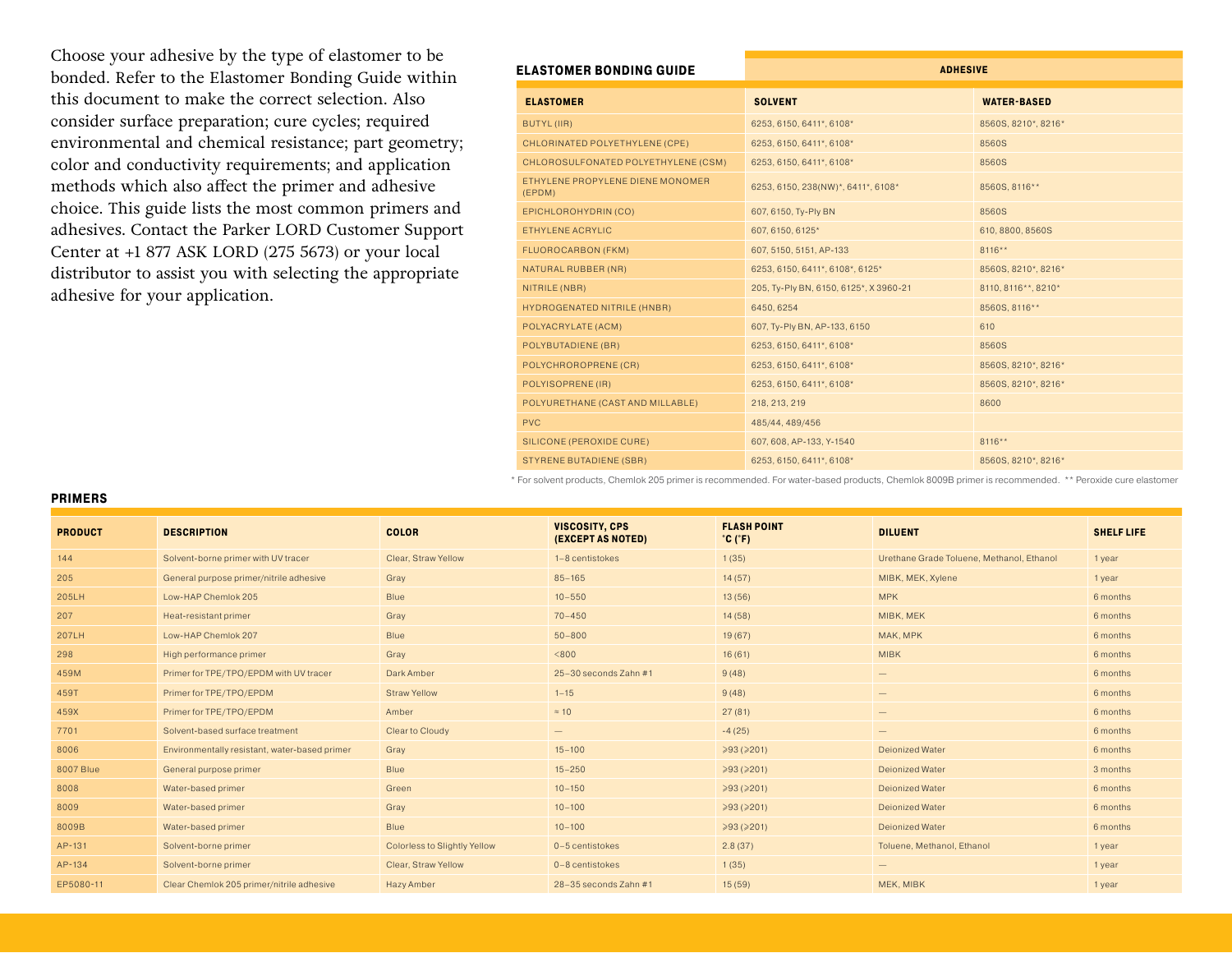#### **ONE-COAT SYSTEMS**

| <b>PRODUCT</b>                          | <b>DESCRIPTION</b>                                  | <b>COLOR</b>                       | <b>VISCOSITY, CPS</b><br>(EXCEPT AS NOTED) | <b>FLASH POINT</b><br>$^{\circ}$ C ( $^{\circ}$ F) | <b>DILUENT</b>                                                    | <b>SHELF LIFE</b> |
|-----------------------------------------|-----------------------------------------------------|------------------------------------|--------------------------------------------|----------------------------------------------------|-------------------------------------------------------------------|-------------------|
| 213                                     | Urethane-to-metal adhesive                          | Blue                               | $100 - 300$                                | 5(41)                                              | Chemlok 248                                                       | 1 year            |
| 217                                     | Adhesive for polychloroprene and nitrile elastomers | <b>Black</b>                       | $75 - 150$                                 | $-2(28)$                                           | MEK/Xylene Mix                                                    | 1 year            |
| 218                                     | General purpose adhesive                            | Clear to Slightly Hazy Amber       | 750-1050                                   | 2(36)                                              | 1:1 Isopropanol: Toluene Blend or<br><b>Glycol Ether Solvents</b> | 1 year            |
| 219                                     | Primer/castable urethane and TPU adhesive           | <b>Clear to Amber</b>              | $50 - 110$                                 | 14(58)                                             | MIBK, Denatured Ethanol                                           | 1 year            |
| 402                                     | Rubber-to-textile adhesive                          | <b>Black</b>                       | $100 - 350$                                | 34(93)                                             | Xylene, Toluene                                                   | 6 months          |
| 402X-HS                                 | All-xylene Chemlok 402                              | <b>Black</b>                       | 600-1100                                   | 25(77)                                             | Xylene                                                            | 6 months          |
| 485/44                                  | Clear, two-part adhesive for bonding PVC            | Clear to Amber / Transparent Brown | $400 - 1000 / < 10$                        | $-4(24)/29(85)$                                    | Xylene                                                            | 1 year / 1 year   |
| 487 A/B                                 | Clear, two-part adhesive for bonding TPE            | Clear to Yellow/Clear to Cloudy    | $100 - 350 / 1 - 10$                       | 27(81)/15(60)                                      | Xylene, Toluene                                                   | 1 year/1 year     |
| 489/456                                 | Fluorescing, two-part adhesive for bonding PVC      | Clear to Amber/Light Amber         | $80 - 195 / < 25$                          | 16(61)/27(81)                                      | Xylene, Toluene                                                   | 1 year/1 year     |
| 607                                     | Adhesive for silicone/specialties                   | Clear to Slightly Yellow           | $\overline{\phantom{0}}$                   | 9(49)                                              | Methanol, Ethanol                                                 | 2 years           |
| 608                                     | Adhesive for silicone                               | Clear to Hazy Yellow               |                                            | 3(38)                                              | Methanol                                                          | 2 years           |
| 610                                     | Water-based, specialty elastomer adhesive           | Orange to Red                      |                                            | $≥93$ ( $≥201$ )                                   | <b>Deionized Water</b>                                            | 2 years           |
| 5150                                    | Adhesive for bonding fluoroelastomers to metal      | Colorless to Pale Yellow           | $\approx$ 2 centistokes                    | 6(43)                                              | Methanol, Ethanol                                                 | 1 year            |
| 5151                                    | Adhesive for fluoroelastomers                       | Reddish-yellow                     | 25-30 seconds Zahn #1                      | $-5(22)$                                           | <b>MEK</b>                                                        | 6 months          |
| 6016                                    | Low-lead Chemlok 253                                | <b>Black</b>                       | 35-100 seconds Zahn #3                     | 27(81)                                             | Xylene, Toluene                                                   | 1 year            |
| 6108                                    | Low-lead Chemlok 252H                               | <b>Black</b>                       | $300 - 1000$                               | 27(81)                                             | Xylene                                                            | 1 year            |
| 6150                                    | Adhesive for metal and plastics                     | <b>Black</b>                       | $200 - 1000$                               | 28(82)                                             | Xylene                                                            | 6 months          |
| 6250                                    | Low-lead Chemlok 250                                | <b>Black</b>                       | $100 - 550$                                | 27(81)                                             | Technical Grade Xylene, Toluene                                   | 6 months          |
| 6253                                    | Low-lead Chemlok 253                                | <b>Black</b>                       | 25-85 seconds Zahn #3                      | 27(81)                                             | Xylene, Toluene                                                   | 6 months          |
| 6254                                    | Heat- and oil-resistant adhesive                    | <b>Black</b>                       | $150 - 450$                                | 7(44)                                              | Xylene, Toluene                                                   | 6 months          |
| 6260                                    | Non-black Chemlok 6254                              | Brown                              | $100 - 600$                                | 6(44)                                              | Xylene, Toluene                                                   | 6 months          |
| 6271                                    | High performance adhesive                           | <b>Black</b>                       | $350 - 600$                                | 27(81)                                             | Xylene                                                            | 1 year            |
| 6411                                    | Low-lead adhesive                                   | <b>Black</b>                       | $200 - 600$                                | 25(77)                                             | Xylene                                                            | 1 year            |
| 6450                                    | High-temperature adhesive for HNBR/NBR              | Green-Black                        | $0 - 100$                                  | 0(32)                                              | MEK, Xylene                                                       | 6 months          |
| 6451                                    | High-temperature adhesive for HNBR/NBR              | Green-Black                        | $0 - 100$                                  | 0(32)                                              | MEK, Xylene                                                       | 6 months          |
| 8110                                    | Water-based adhesive for nitrile                    | <b>Black</b>                       | < 100                                      | ≥93(≥201)                                          | <b>Deionized Water</b>                                            | 6 months          |
| 8116                                    | Water-based adhesive                                | <b>Black</b>                       | $100 - 900$                                | $≥93$ ( $≥201$ )                                   | <b>Deionized Water</b>                                            | 6 months          |
| 8560D                                   | General purpose, water-based adhesive               | Black/Green                        | $100 - 500$                                | ≥93(≥201)                                          | <b>Deionized Water</b>                                            | 3 months          |
| 8560S                                   | General purpose, water-based adhesive               | <b>Black</b>                       | $50 - 250$                                 | ≥93 (>201)                                         | <b>Deionized Water</b>                                            | 3 months          |
| 8600                                    | Water-based adhesive for castable urethane          | White                              | $200 - 600$                                | $≥93$ ( $≥201$ )                                   | Deionized Water                                                   | 6 months          |
| 8800                                    | Water-based adhesive                                | <b>Beige</b>                       | $5 - 100$                                  | $≥93$ ( $≥201$ )                                   | Deionized Water                                                   | 90 days           |
| AP-133                                  | Adhesive for silicone/specialties                   | Clear                              | $\approx$ 5 centistokes                    | 14(57)                                             | Toluene, Methanol, Ethanol                                        | 1 year            |
| EP6804-22                               | Conductive, one-coat adhesive                       | <b>Black</b>                       | $50 - 250$                                 | 9(48)                                              | Toluene, Xylene                                                   | 6 months          |
| TY-PLY BN                               | Adhesive for nitrile                                | <b>Black</b>                       | 20-35 seconds FORD Cup #3                  | 5(42)                                              | MEK, MIBK, Dry Alcohols                                           | 1 year            |
| $Y - 1540$                              | Adhesive for silicone/specialities                  | Red                                | $\approx$ 3                                | 9.4(49)                                            | Methanol, Ethanol                                                 | 6 months          |
| $Y-1520A$                               | Adhesive for silicone/specialities                  | Clear                              | <10 centistokes                            | 11(52)                                             | Methanol, Ethanol                                                 | 1 year            |
| TS701-43                                | Clear Chemlok 217                                   | <b>Translucent Amber</b>           | $60 - 150$                                 | $-2(28)$                                           | <b>MEK</b>                                                        | 1 year            |
| CHEMOSIL X 3960-21 Adhesive for nitrile |                                                     | Grey                               | $10 - 100$                                 | 15(59)                                             | Ethanol                                                           | 1 year            |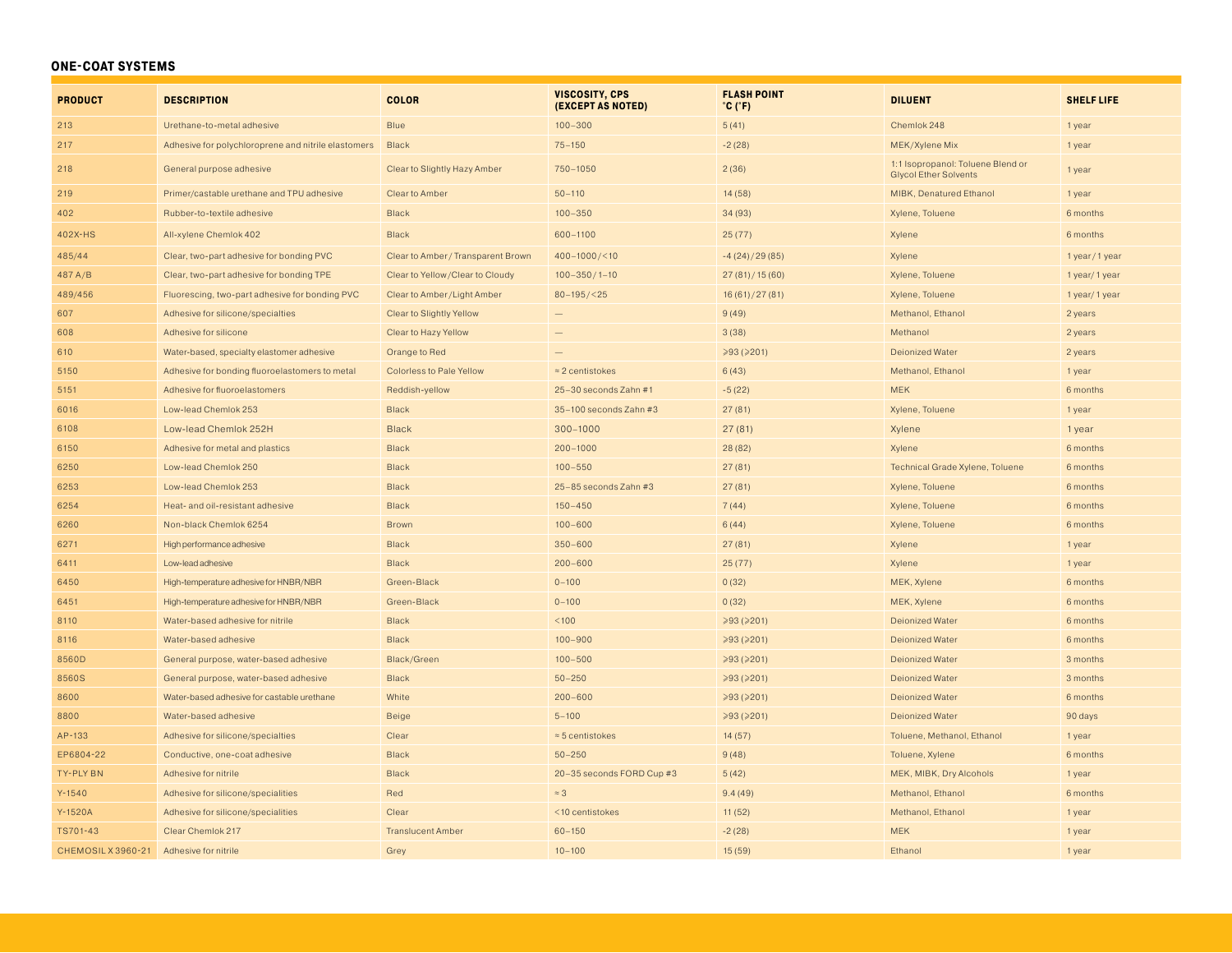#### **ADDITIVES/SOLVENTS**

| <b>PRODUCT</b> | <b>DESCRIPTION</b>                               | <b>COLOR</b> | VISCOSITY, CPS<br>(EXCEPT AS NOTED) | <b>FLASH POINT</b><br>$^{\circ}$ C ( $^{\circ}$ F) | <b>DILUENT</b>        | <b>SHELF LIFE</b> |
|----------------|--------------------------------------------------|--------------|-------------------------------------|----------------------------------------------------|-----------------------|-------------------|
| 248            | Thinner for Chemlok 213                          | <b>Blue</b>  | <b>Water Thin</b>                   | 3(37)                                              | MEK, Xylene, Acetates | 1 year            |
| EP5081-40      | Flourescing additive for clear Chemlok adhesives | Clear        | $\overline{\phantom{a}}$            | 11(52)                                             | $\sim$                | 1 year            |

#### **TWO-COAT SYSTEMS**

| <b>PRODUCT</b> | <b>DESCRIPTION</b>                     | <b>COLOR</b>       | <b>VISCOSITY, CPS</b><br>(EXCEPT AS NOTED) | <b>FLASH POINT</b><br>$^{\circ}$ C ( $^{\circ}$ F) | <b>DILUENT</b>                                   | <b>SHELF LIFE</b> |
|----------------|----------------------------------------|--------------------|--------------------------------------------|----------------------------------------------------|--------------------------------------------------|-------------------|
| 234B (NW)      | General purpose adhesive               | <b>Black</b>       | 700-1500                                   | 28(83)                                             | Xylene, Trichloroethylene                        | 1 year            |
| 234X (NW)      | General purpose adhesive               | <b>Black</b>       | $400 - 1000$                               | 30(86)                                             | Xylene                                           | 1 year            |
| 236A           | General purpose adhesive               | <b>Black</b>       | $300 - 700$                                | 21(71)                                             | Xylene, Toluene                                  | 1 year            |
| 236X           | General purpose adhesive               | <b>Black</b>       | $125 - 500$                                | 30(86)                                             | Xylene, Toluene                                  | 1 year            |
| 238 (NW)       | Adhesive for butyl and EPDM            | <b>Black</b>       | $150 - 800$                                | 33(92)                                             | Xylene                                           | 1 year            |
| 286            | Tacky tie cement for natural rubber    | <b>Black</b>       | 450-1200                                   | 4(40)                                              | Xylene, Toluene                                  | 6 months          |
| 289            | Primer for natural rubber lining       | Green              | $200 - 450$                                | 6(42)                                              | MEK/Xylene Mix                                   | 1 year            |
| 290            | Adhesive for natural rubber lining     | Red                | $20 - 50$                                  | 7(44)                                              | Xylene, Toluene                                  | 1 year            |
| 2332           | General purpose adhesive               | <b>Black</b>       | $100 - 300$                                | 27(81)                                             | Xylene                                           | 9 months          |
| 6100           | Low-lead Chemlok 252X                  | <b>Black</b>       | $350 - 700$                                | 27(81)                                             | Xylene, Toluene                                  | 1 year            |
| 6108           | Low-lead Chemlok 252H                  | <b>Black</b>       | $300 - 1000$                               | 27(81)                                             | Xylene, Toluene                                  | 1 year            |
| 6125           | Improved heat-resistant Chemlok 220    | <b>Black</b>       | $70 - 200$                                 | 27(81)                                             | Xylene, Toluene                                  | 1 year            |
| 6220           | Low-lead Chemlok 220                   | <b>Black</b>       | $100 - 300$                                | 27(81)                                             | Xylene, Toluene                                  | 1 year            |
| 6224           | High performance adhesive              | <b>Black</b>       | $100 - 300$                                | 27(81)                                             | Xylene                                           | 1 year            |
| 6225           | Low-lead Chemlok 225X                  | <b>Black</b>       | 25-80 seconds Zahn #2                      | 27(81)                                             | Xylene, Toluene                                  | 1 year            |
| 6254           | Heat- and oil-resistant adhesive       | <b>Black</b>       | $150 - 450$                                | 7(44)                                              | Xylene, Toluene                                  | 6 months          |
| 6258           | Low-lead, hard film Chemlok 252X       | <b>Black</b>       | 25-45 seconds Zahn #3                      | 5(41)                                              | Xylene, Toluene                                  | 1 year            |
| 6271           | High performance adhesive              | <b>Black</b>       | $350 - 600$                                | 27(81)                                             | Xylene                                           | 1 year            |
| 6411           | Low-lead adhesive                      | <b>Black</b>       | $200 - 600$                                | 25(77)                                             | Xylene, Toluene                                  | 1 year            |
| 6411LH         | Low-HAP Chemlok 6411                   | <b>Black</b>       | $100 - 700$                                | 14(58)                                             | N-Butyl Propionate, Dimethyl Carbonate, Isopar E | 6 months          |
| 6450           | High-temperature adhesive for HNBR/NBR | Green-Black        | $0 - 100$                                  | 0(32)                                              | MEK, Xylene                                      | 6 months          |
| 6451           | High-temperature adhesive for HNBR/NBR | Green-Black        | $0 - 100$                                  | 0(32)                                              | MEK, Xylene                                      | 6 months          |
| 6956           | High performance adhesive              | <b>Black</b>       | 300                                        | 16(61)                                             | Xylene                                           | 6 months          |
| 8210           | Water-based adhesive                   | <b>Black</b>       | $200 - 500$                                | $≥93$ ( $≥201$ )                                   | <b>Deionized Water</b>                           | 6 months          |
| 8212           | Water-based adhesive                   | <b>Black</b>       | $5 - 100$                                  | ≥93(≥201)                                          | <b>Deionized Water</b>                           | 6 months          |
| 8216           | Water-based adhesive                   | <b>Brown-Green</b> | $5 - 100$                                  | $\geqslant$ 93 ( $\geqslant$ 201)                  | Water                                            | 6 months          |